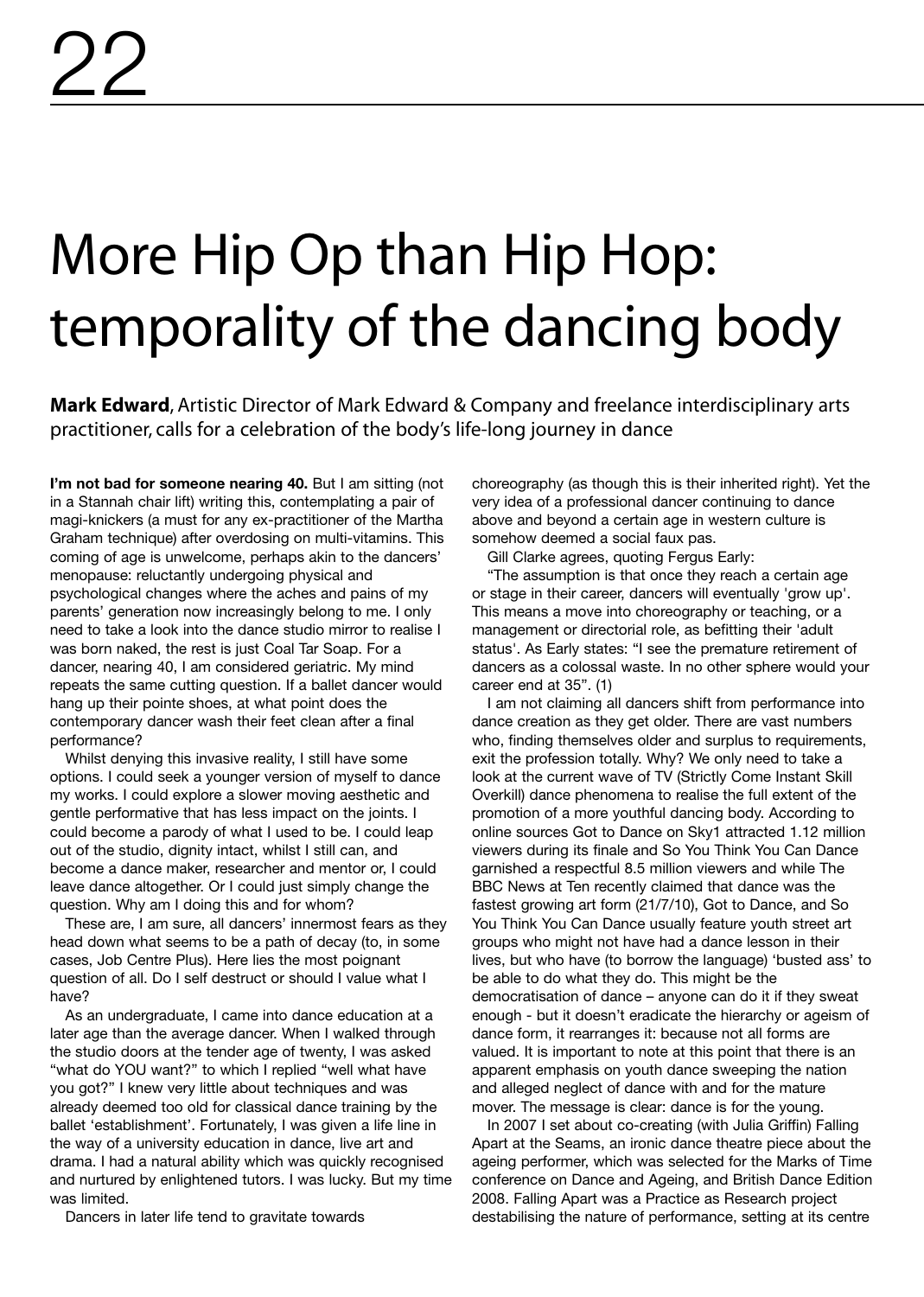June Gibbons, 1950's Vaudeville veteran. Photo: unknown



performer rather than performance. Interrogating able-ist notions of performer, as part of this process I invited the Vaudeville veteran, Ms June Sands, to re-enact her act along with the other performers. Ms Sands was 81 and brought a wealth of performance experience dating back several decades: she had toured the British music halls with her renowned father, Fred Brand (who taught Roy Castle to Tap Dance) and worked with Hylda Baker, George Formby, Old Mother Riley, and Arthur Askey. During this period of research and development we shared an amazing creative dialogue of cumulative knowledge, resulting in a rich practice which was invaluable to the performance making process. This subverted notions which discriminate against the ageing body, and highlighted instead work which

evolves with the ageing performer. This embodied knowledge was understood through the 'felt', the doing and being in the moment. It was a lived process that draws upon knowledge that has been gained through connections to the living body over a period of time. It was a phenomenological process demonstrating movement experience which has (hi)stories, endurance and a physical knowledge (a lived encyclopaedia of dance practice) which can be given back to the next generation of dancers. The learning and experiential encompasses many forms and comes into existence through the bodies fleshy rubbery substance which is constantly evolving, shifting and experiencing. Such journeys can be shared but never owned nor have intellectual and physical copyright.

>